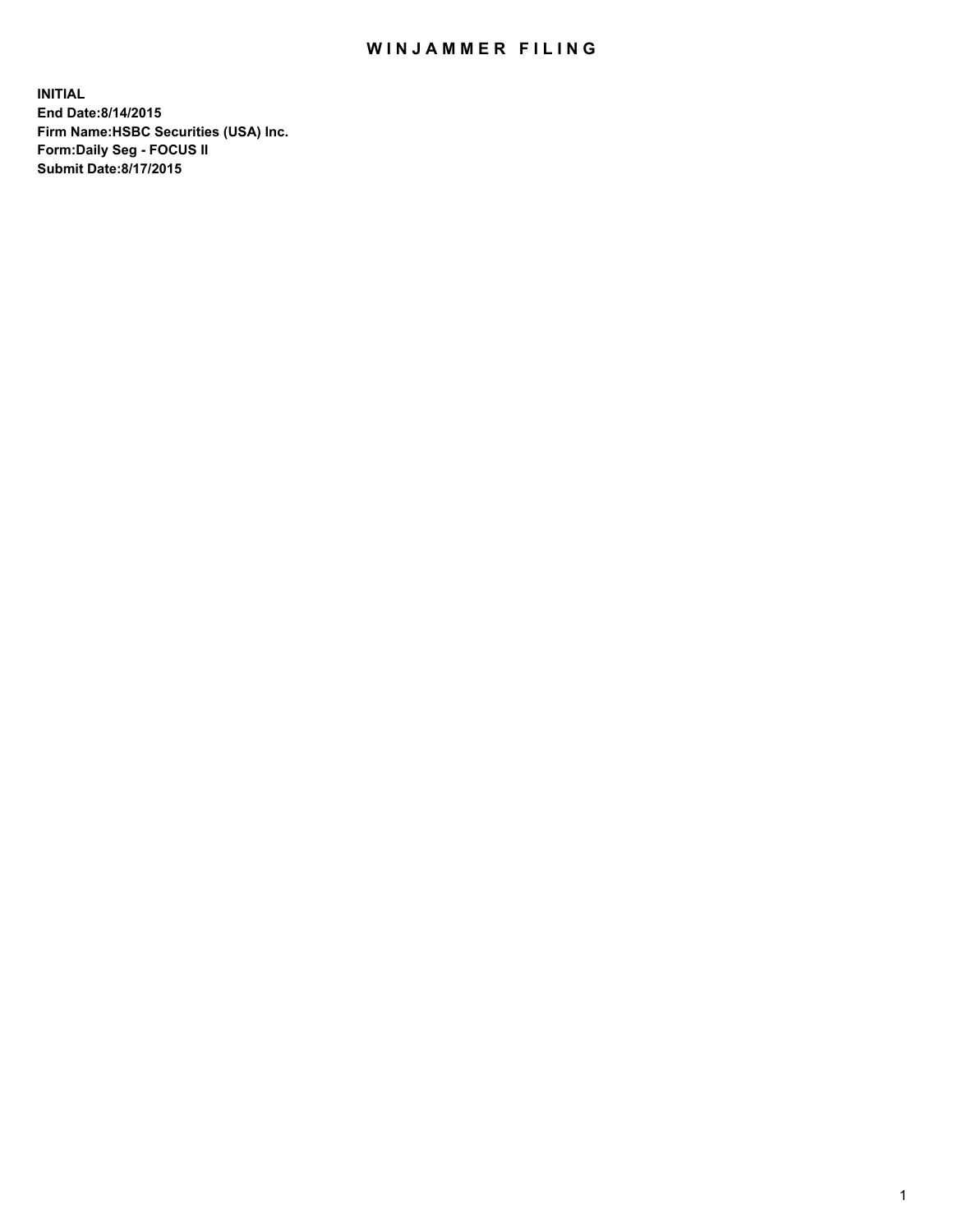## **INITIAL End Date:8/14/2015 Firm Name:HSBC Securities (USA) Inc. Form:Daily Seg - FOCUS II Submit Date:8/17/2015 Daily Segregation - Cover Page**

| Name of Company<br><b>Contact Name</b><br><b>Contact Phone Number</b><br><b>Contact Email Address</b>                                                                                                                                                                                                                          | <b>HSBC Securities (USA) Inc.</b><br>Steven richardson<br>212-525-6445<br>steven.richardson@us.hsbc.com |
|--------------------------------------------------------------------------------------------------------------------------------------------------------------------------------------------------------------------------------------------------------------------------------------------------------------------------------|---------------------------------------------------------------------------------------------------------|
| FCM's Customer Segregated Funds Residual Interest Target (choose one):<br>a. Minimum dollar amount: ; or<br>b. Minimum percentage of customer segregated funds required:%; or<br>c. Dollar amount range between: and; or<br>d. Percentage range of customer segregated funds required between: % and %.                        | 50,000,000<br>0 <sub>0</sub><br>0 <sub>0</sub>                                                          |
| FCM's Customer Secured Amount Funds Residual Interest Target (choose one):<br>a. Minimum dollar amount: ; or<br>b. Minimum percentage of customer secured funds required:%; or<br>c. Dollar amount range between: and; or<br>d. Percentage range of customer secured funds required between:% and%.                            | 10,000,000<br><u>0</u><br>0 <sub>0</sub><br>0 <sub>0</sub>                                              |
| FCM's Cleared Swaps Customer Collateral Residual Interest Target (choose one):<br>a. Minimum dollar amount: ; or<br>b. Minimum percentage of cleared swaps customer collateral required:% ; or<br>c. Dollar amount range between: and; or<br>d. Percentage range of cleared swaps customer collateral required between:% and%. | 70,000,000<br>00<br><u>00</u>                                                                           |

Attach supporting documents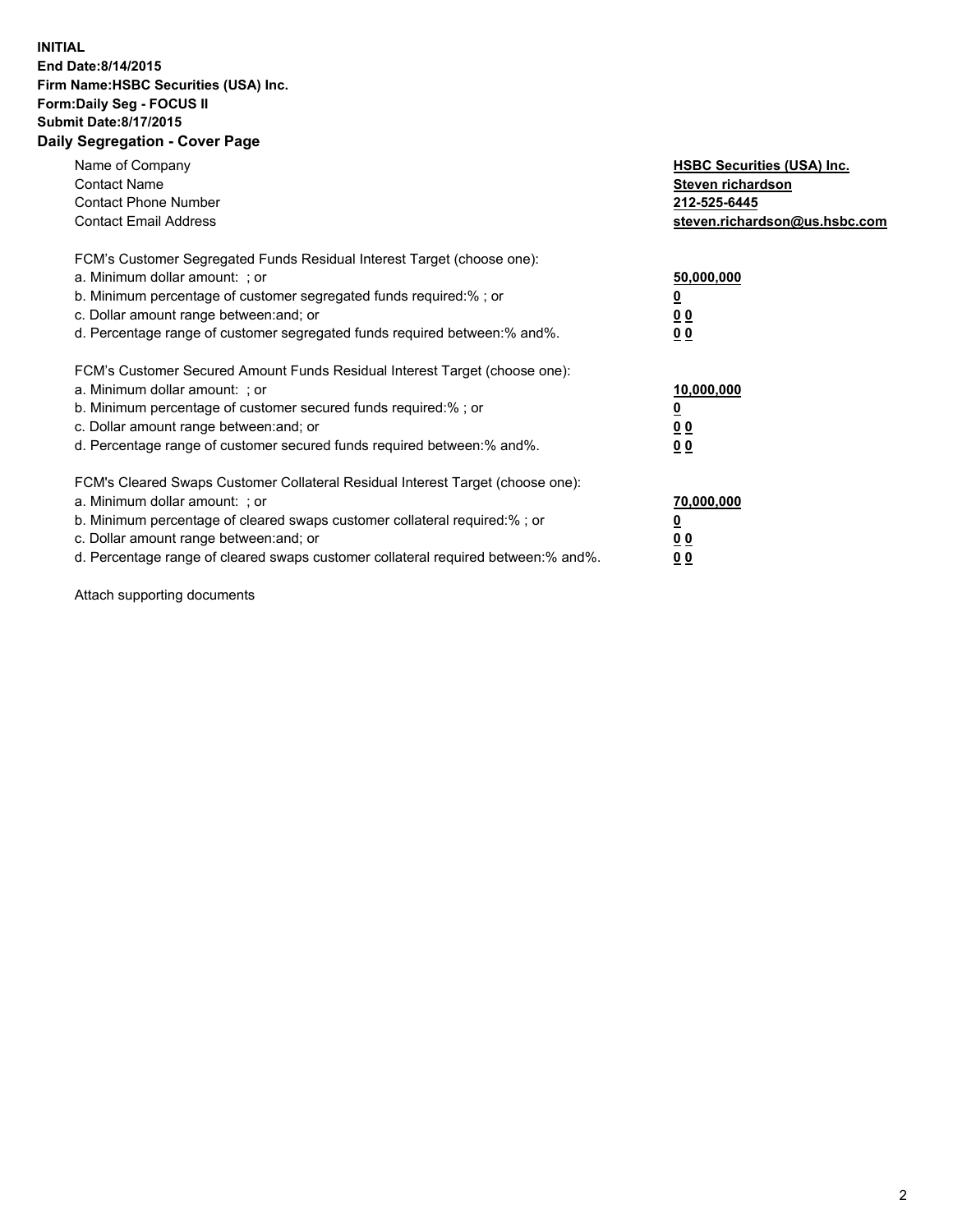**INITIAL End Date:8/14/2015 Firm Name:HSBC Securities (USA) Inc. Form:Daily Seg - FOCUS II Submit Date:8/17/2015 Daily Segregation - Secured Amounts**

Foreign Futures and Foreign Options Secured Amounts Amount required to be set aside pursuant to law, rule or regulation of a foreign government or a rule of a self-regulatory organization authorized thereunder **0** [7305] 1. Net ledger balance - Foreign Futures and Foreign Option Trading - All Customers A. Cash **52,322,025** [7315] B. Securities (at market) **44,059,919** [7317] 2. Net unrealized profit (loss) in open futures contracts traded on a foreign board of trade **5,109,356** [7325] 3. Exchange traded options a. Market value of open option contracts purchased on a foreign board of trade **0** [7335] b. Market value of open contracts granted (sold) on a foreign board of trade **0** [7337] 4. Net equity (deficit) (add lines 1. 2. and 3.) **101,491,300** [7345] 5. Account liquidating to a deficit and account with a debit balances - gross amount **2,290,249** [7351] Less: amount offset by customer owned securities **-2,286,554** [7352] **3,695** [7354] 6. Amount required to be set aside as the secured amount - Net Liquidating Equity Method (add lines 4 and 5) **101,494,995** [7355] 7. Greater of amount required to be set aside pursuant to foreign jurisdiction (above) or line 6. **101,494,995** [7360] FUNDS DEPOSITED IN SEPARATE REGULATION 30.7 ACCOUNTS 1. Cash in banks A. Banks located in the United States **33,720,753** [7500] B. Other banks qualified under Regulation 30.7 **0** [7520] **33,720,753** [7530] 2. Securities A. In safekeeping with banks located in the United States **44,059,919** [7540] B. In safekeeping with other banks qualified under Regulation 30.7 **0** [7560] **44,059,919** [7570] 3. Equities with registered futures commission merchants A. Cash **0** [7580] B. Securities **0** [7590] C. Unrealized gain (loss) on open futures contracts **0** [7600] D. Value of long option contracts **0** [7610] E. Value of short option contracts **0** [7615] **0** [7620] 4. Amounts held by clearing organizations of foreign boards of trade A. Cash **0** [7640] B. Securities **0** [7650] C. Amount due to (from) clearing organization - daily variation **0** [7660] D. Value of long option contracts **0** [7670] E. Value of short option contracts **0** [7675] **0** [7680] 5. Amounts held by members of foreign boards of trade A. Cash **50,059,210** [7700] B. Securities **0** [7710] C. Unrealized gain (loss) on open futures contracts **5,109,356** [7720] D. Value of long option contracts **0** [7730] E. Value of short option contracts **0** [7735] **55,168,566** [7740] 6. Amounts with other depositories designated by a foreign board of trade **0** [7760] 7. Segregated funds on hand **0** [7765] 8. Total funds in separate section 30.7 accounts **132,949,238** [7770] 9. Excess (deficiency) Set Aside for Secured Amount (subtract line 7 Secured Statement Page 1 from Line 8) **31,454,243** [7380] 10. Management Target Amount for Excess funds in separate section 30.7 accounts **10,000,000** [7780] 11. Excess (deficiency) funds in separate 30.7 accounts over (under) Management Target **21,454,243** [7785]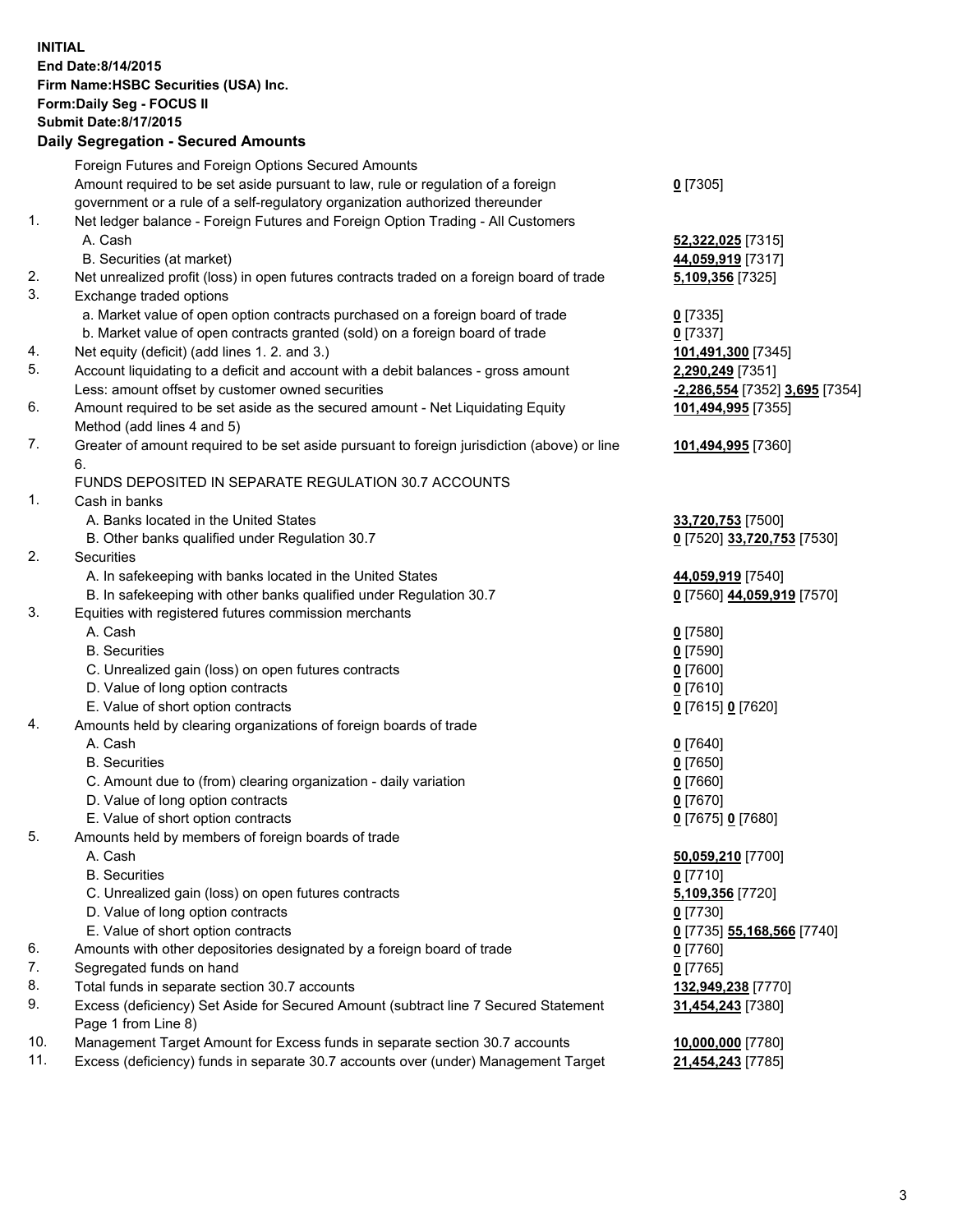| <b>INITIAL</b>                                   | End Date:8/14/2015<br>Firm Name: HSBC Securities (USA) Inc.<br>Form: Daily Seg - FOCUS II |                                                        |  |  |  |
|--------------------------------------------------|-------------------------------------------------------------------------------------------|--------------------------------------------------------|--|--|--|
| <b>Submit Date: 8/17/2015</b>                    |                                                                                           |                                                        |  |  |  |
| <b>Daily Segregation - Segregation Statement</b> |                                                                                           |                                                        |  |  |  |
|                                                  | SEGREGATION REQUIREMENTS(Section 4d(2) of the CEAct)                                      |                                                        |  |  |  |
| 1.                                               | Net ledger balance                                                                        |                                                        |  |  |  |
|                                                  | A. Cash                                                                                   | 226,989,946 [7010]                                     |  |  |  |
|                                                  | B. Securities (at market)                                                                 | 735,428,148 [7020]                                     |  |  |  |
| 2.                                               | Net unrealized profit (loss) in open futures contracts traded on a contract market        | 108,822,728 [7030]                                     |  |  |  |
| 3.                                               | Exchange traded options                                                                   |                                                        |  |  |  |
|                                                  | A. Add market value of open option contracts purchased on a contract market               | 111,697,239 [7032]                                     |  |  |  |
|                                                  | B. Deduct market value of open option contracts granted (sold) on a contract market       | -8,573,740 [7033]                                      |  |  |  |
| 4.                                               | Net equity (deficit) (add lines 1, 2 and 3)                                               | 1,174,364,321 [7040]                                   |  |  |  |
| 5.                                               | Accounts liquidating to a deficit and accounts with                                       |                                                        |  |  |  |
|                                                  | debit balances - gross amount                                                             | 1,043,854 [7045]                                       |  |  |  |
| 6.                                               | Less: amount offset by customer securities                                                | -339,377 [7047] 704,477 [7050]<br>1,175,068,798 [7060] |  |  |  |
|                                                  | Amount required to be segregated (add lines 4 and 5)<br>FUNDS IN SEGREGATED ACCOUNTS      |                                                        |  |  |  |
| 7.                                               | Deposited in segregated funds bank accounts                                               |                                                        |  |  |  |
|                                                  | A. Cash                                                                                   | 203,008,048 [7070]                                     |  |  |  |
|                                                  | B. Securities representing investments of customers' funds (at market)                    | $0$ [7080]                                             |  |  |  |
|                                                  | C. Securities held for particular customers or option customers in lieu of cash (at       | 123,167,380 [7090]                                     |  |  |  |
|                                                  | market)                                                                                   |                                                        |  |  |  |
| 8.                                               | Margins on deposit with derivatives clearing organizations of contract markets            |                                                        |  |  |  |
|                                                  | A. Cash                                                                                   | 28,079,668 [7100]                                      |  |  |  |
|                                                  | B. Securities representing investments of customers' funds (at market)                    | 149,505,000 [7110]                                     |  |  |  |
|                                                  | C. Securities held for particular customers or option customers in lieu of cash (at       | 612,260,768 [7120]                                     |  |  |  |
|                                                  | market)                                                                                   |                                                        |  |  |  |
| 9.                                               | Net settlement from (to) derivatives clearing organizations of contract markets           | 27,736,423 [7130]                                      |  |  |  |
| 10.                                              | Exchange traded options                                                                   |                                                        |  |  |  |
|                                                  | A. Value of open long option contracts                                                    | 111,697,239 [7132]                                     |  |  |  |
|                                                  | B. Value of open short option contracts                                                   | -8,573,740 [7133]                                      |  |  |  |
| 11.                                              | Net equities with other FCMs                                                              |                                                        |  |  |  |
|                                                  | A. Net liquidating equity                                                                 | 54,235,416 [7140]                                      |  |  |  |
|                                                  | B. Securities representing investments of customers' funds (at market)                    | 0 <sup>[7160]</sup>                                    |  |  |  |
|                                                  | C. Securities held for particular customers or option customers in lieu of cash (at       | $0$ [7170]                                             |  |  |  |
|                                                  | market)                                                                                   |                                                        |  |  |  |
| 12.                                              | Segregated funds on hand                                                                  | $0$ [7150]                                             |  |  |  |
| 13.                                              | Total amount in segregation (add lines 7 through 12)                                      | 1,301,116,202 [7180]                                   |  |  |  |
| 14.                                              | Excess (deficiency) funds in segregation (subtract line 6 from line 13)                   | 126,047,404 [7190]                                     |  |  |  |
| 15.                                              | Management Target Amount for Excess funds in segregation                                  | 50,000,000 [7194]                                      |  |  |  |

16. Excess (deficiency) funds in segregation over (under) Management Target Amount Excess

**76,047,404** [7198]